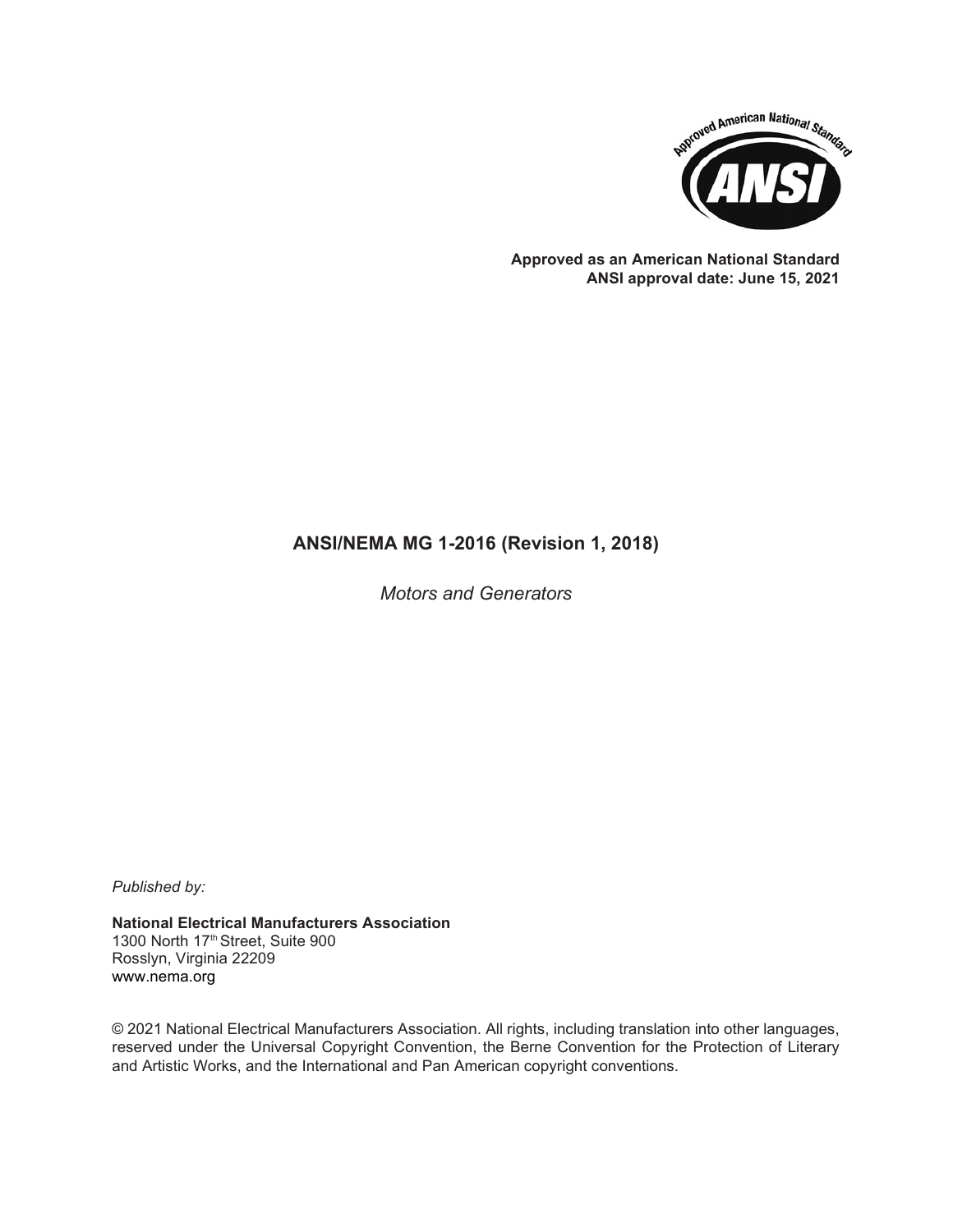## NOTICE AND DISCLAIMER

The information in this publication was considered technically sound by a consensus among persons engaged in its development at the time it was approved. Consensus does not necessarily mean there was unanimous agreement among every person participating in the development process.

The National Electrical Manufacturers Association (NEMA) standards and guideline publications, of which the document herein is one, are developed through a voluntary standards development process This process brings together volunteers and/or seeks out the views of persons who have an interest in the topic covered by this publication. Although NEMA administers the process and establishes rules to promote fairness in the development of consensus, it does not write the documents, nor does it independently test, evaluate, or verify the accuracy or completeness of any information or the soundness of any judgments contained in its standards and guideline publications.

NEMA disclaims liability for any personal injury, property, or other damages of any nature, whether special, indirect, consequential, or compensatory, directly or indirectly resulting from the publication, use of, application, or reliance on this document. NEMA disclaims and makes no guaranty or warranty, express or implied, as to the accuracy or completeness of any information published herein, and disclaims and makes no warranty that the information in this document will fulfill any particular purpose(s) or need(s). NEMA does not undertake to guarantee the performance of any individual manufacturer's or seller's products or services by virtue of this standard.

In publishing and making this document available, NEMA is not undertaking to render professional or other services for or on behalf of any person or entity, nor is NEMA undertaking to perform any duty owed by any person or entity to someone else. Anyone using this document should rely on his or her own independent judgment or, as appropriate, seek the advice of a competent professional in determining the exercise of reasonable care in any given circumstance. Information and other standards on the topic covered by this publication may be available from other sources, which the user may wish to consult for additional views or information not covered by this publication.

NEMA has no power, nor does it undertake to police or enforce compliance with the contents of this document. NEMA does not certify, test, or inspect products, designs, or installations for safety or health purposes. Any certification or other statement of compliance with any health- or safety-related information in this document shall not be attributable to NEMA and is solely the responsibility of the certifier or maker of the statement.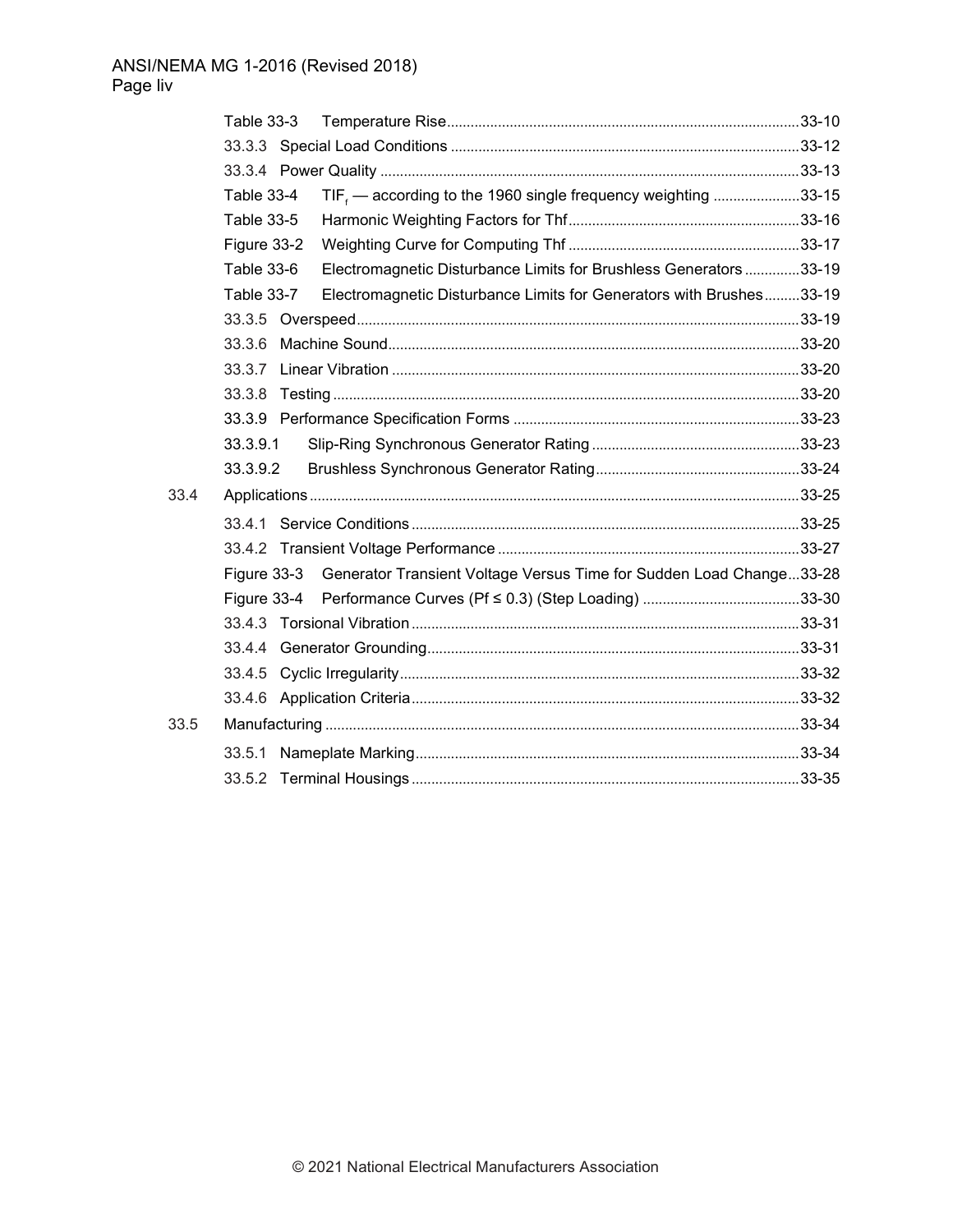## Foreword

The standards appearing in this publication have been developed by the Motor and Generator Section and approved for publication as standards of the National Electrical Manufacturers Association. They are intended to assist users in the proper selection and application of motors and generators. These standards are revised periodically to provide for changes in user needs, advances in technology, and changing economic trends. All persons having experience in the selection, use, or manufacture of electric motors and generators are encouraged to submit recommendations that will improve the usefulness of these standards. Inquiries, comments, and proposed or recommended revisions should be submitted to the Motor and Generator Section by contacting:

Senior Technical Director, Operations National Electrical Manufacturers Association 1300 North 17th Street, Suite 900 Rosslyn, VA 22209

The best judgment of the Motor and Generator Section on the performance and construction of motors and generators is represented in these standards. They are based upon sound engineering principles, research, and records of test and field experience. Also involved is an appreciation of the problems of manufacture, installation, and use derived from consultation with and information obtained from manufacturers, users, inspection authorities, and others having specialized experience. For machines intended for general applications, information as to user needs was determined by the individual companies through normal commercial contact with users. For some motors intended for definite applications, the organizations that participated in the development of the standards are listed at the beginning of those definite-purpose motor standards.

Practical information concerning performance, safety, test, construction, and manufacture of alternatingcurrent and direct-current motors and generators within the product scopes defined in the applicable section or sections of this publication is provided in these standards. Although some definite-purpose motors and generators are included, the standards do not apply to machines such as generators and traction motors for railroads, motors for mining locomotives, arc-welding generators, automotive accessory and toy motors and generators, machines mounted on airborne craft, etc.

In the preparation and revision of these standards, consideration has been given to the work of other organizations whose standards are in any way related to motors and generators. Credit is hereby given to all those standards organizations that may have been helpful in the preparation of this volume.

NEMA MG 1-2016 (Revised 2018) is a revision of MG 1-2014. Prior to publication, the NEMA Standards and Authorized Engineering Information appearing in this publication unchanged since the preceding edition were reaffirmed by the Motor and Generator Section.

The standards or guidelines presented in a NEMA standards publication are considered technically sound at the time they are approved for publication. They are not a substitute for a product seller's or user's own judgment with respect to the particular product referenced in the standard or guideline, and NEMA does not undertake to guaranty the performance of any individual manufacturer's products by virtue of this standard or guide. Thus, NEMA expressly disclaims any responsibility for damages arising from the use, application, or reliance by others on the information contained in these standards or guidelines.